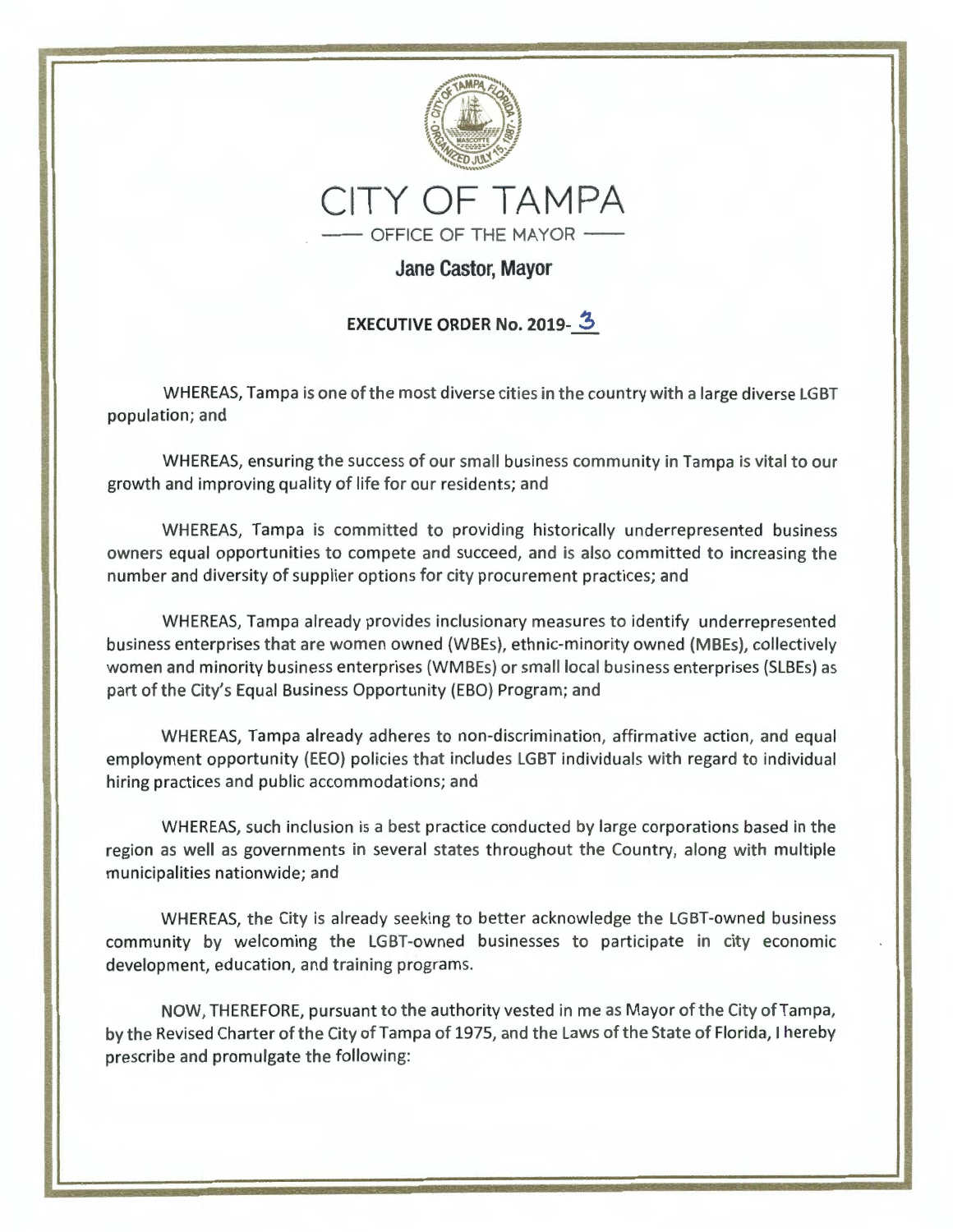1. I hereby direct the Purchasing Department and Contract Administration Department to revise our procurement policies and practices to specifically recognize and identify Certified LGBT-owned business enterprises, in addition to City of Tampa certified WMBE and business enterprises as appropriate under prevailing law for the purposes of tracking and promoting inclusivity in our procurement programs. Tampa shall also collaborate with third party organizations as listed below to provide additional support to these diverse-owned business enterprises.

2. Tampa shall recognize the National LGBT Chamber of Commerce (NGLCC} as the thirdparty certifying organization for any LGBT business enterprises (LGBTBEs} as follows :

### A. Certification

All processes related to the application for and certification of LGBT-business enterprises shall be handled directly by NGLCC. Documentation of certification of any LGBT-business enterprises headquartered and/or operating in Tampa shall be provided directly to Tampa from NGLCC.

#### B. **Professional Development for LGBT-owned Business Enterprises**

NGLCC and/or an NGLCC affiliate or partner shall have the responsibility to provide independent scholarship programs, mentorship and leadership training, networking opportunities, and other business development tools to further support LGBT- business enterprises in Tampa with the support of the local NGLCC affiliate chamber in the Tampa region: e.g. the Tampa Bay Diversity Chamber of Commerce.

## C. Tampa Responsibilities

The City of Tampa will add NGLCC's LGBT Business Enterprise (LGBTBE) certification to its list of registered certified vendors on its websites and public information as it does with similar certified vendors for diverse business owners for determining whether the LGBT business community is participating in the City of Tampa's procurement process.

All services and support provided to Tampa LGBT-business enterprises shall not require any city funding or staffing outside of the regular operations of the existing procurement practices.

3. As ofthe issuance of this Executive Order, Tampa shall, in addition to the WMBE and SLBE checklists, request proof of LGBT certification documentation from any business enterprise participating in any solicitation of proposals (RFPs}, qualifications (RFQs}, bids (ITBs} or for other information about suppliers and contractors (RFl's) which are not gender/race neutral, for the